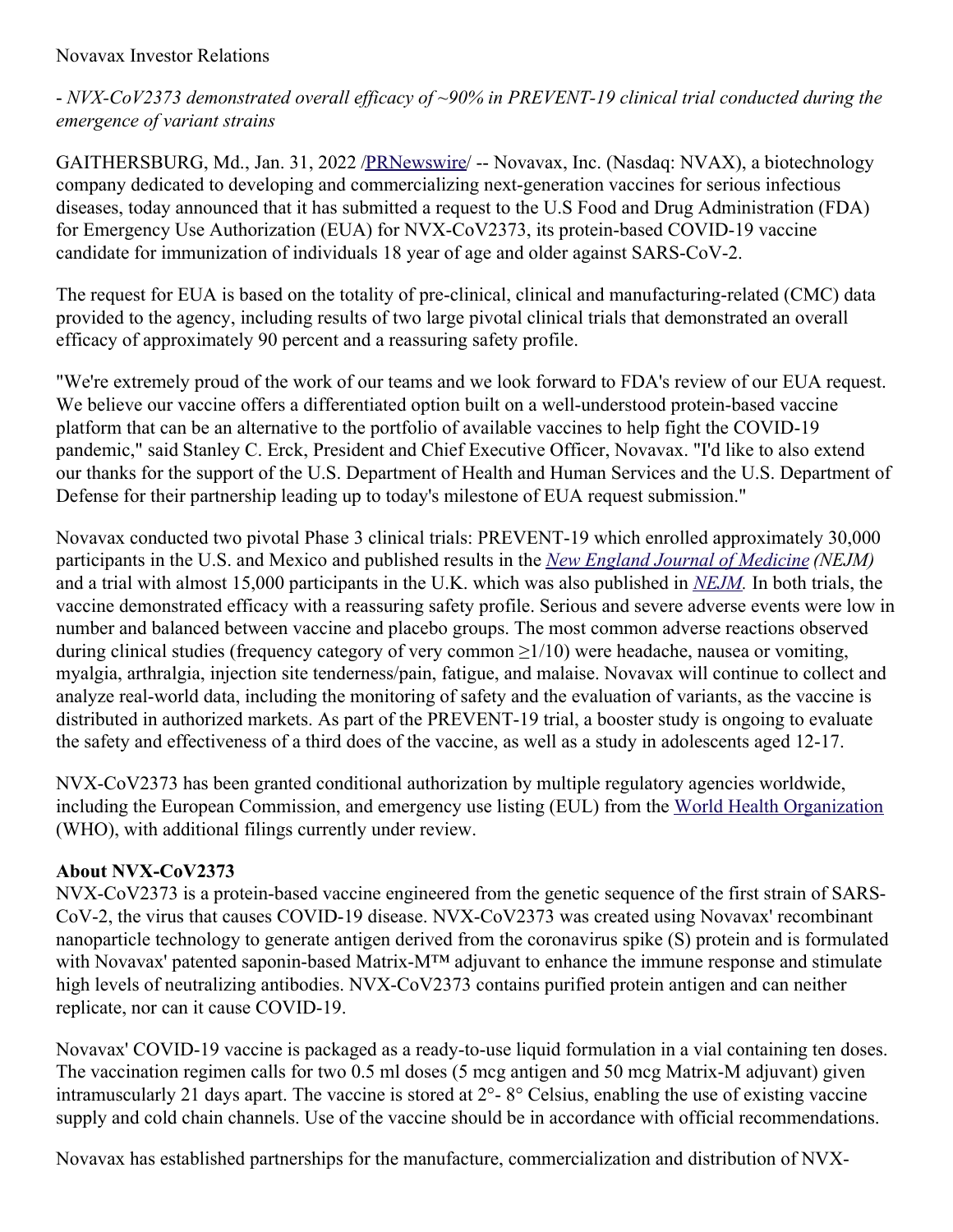CoV2373 worldwide. Existing authorizations leverage Novavax' manufacturing partnership with Serum Institute of India (SII), the world's largest vaccine manufacturer by volume. They will later be supplemented with data from additional manufacturing sites throughout Novavax' global supply chain.

## **About the NVX-CoV2373 Phase 3 trials**

NVX-CoV2373 is being evaluated in two pivotal Phase 3 trials.

PREVENT-19, a trial in the U.S. and Mexico that enrolled almost 30,000 participants, achieved 90.4% efficacy overall. It was designed as a 2:1 randomized, placebo-controlled, observer-blinded study to evaluate the efficacy, safety and immunogenicity of NVX-CoV2373. The primary endpoint for PREVENT-19 was the first occurrence of PCR-confirmed symptomatic (mild, moderate or severe) COVID-19 with onset at least 7 days after the second dose in serologically negative (to SARS-CoV-2) adult participants at baseline. The statistical success criterion included a lower bound of 95% CI >30%. The key secondary endpoint is the prevention of PCR-confirmed, symptomatic moderate or severe COVID-19. Both endpoints were assessed at least seven days after the second study vaccination in volunteers who had not been previously infected with SARS-CoV-2. It was generally well-tolerated and elicited a robust antibody response after the second dose in both studies. Full results of the trial were published in the *New England Journal of [Medicine](https://c212.net/c/link/?t=0&l=en&o=3428978-1&h=4185830657&u=https%3A%2F%2Fwww.nejm.org%2Fdoi%2Ffull%2F10.1056%2FNEJMoa2116185%3Fquery%3Dfeatured_home&a=New+England+Journal+of+Medicine) (NEJM).*

A trial conducted in the U.K. with 14,039 participants was designed as a randomized, placebo-controlled, observer-blinded study and achieved overall efficacy of 89.7%. The primary endpoint was based on the first occurrence of PCR-confirmed symptomatic (mild, moderate or severe) COVID-19 with onset at least 7 days after the second study vaccination in serologically negative (to SARS-CoV-2) adult participants at baseline. Full results of the trial were published in *[NEJM](https://c212.net/c/link/?t=0&l=en&o=3428978-1&h=889537351&u=https%3A%2F%2Fwww.nejm.org%2Fdoi%2Ffull%2F10.1056%2FNEJMoa2107659&a=NEJM)*.

PREVENT-19 is being conducted with support from the U.S. government, including the Department of Defense, the Biomedical Advanced Research and Development Authority (BARDA), part of the Office of the Assistant Secretary for Preparedness and Response at the U.S. Department of Health and Human Services (HHS), and the National Institute of Allergy and Infectious Diseases (NIAID), part of the National Institutes of Health (NIH) at HHS. BARDA is providing up to \$1.75 billion under a Department of Defense agreement.

## **About Matrix-M™ Adjuvant**

Novavax' patented saponin-based Matrix-M™ adjuvant has demonstrated a potent and generally welltolerated effect by stimulating the entry of antigen-presenting cells into the injection site and enhancing antigen presentation in local lymph nodes, boosting immune response.

#### **About Novavax**

Novavax, Inc. (Nasdaq: NVAX) is a biotechnology company that promotes improved health globally through the discovery, development and commercialization of innovative vaccines to prevent serious infectious diseases. The company's proprietary recombinant technology platform harnesses the power and speed of genetic engineering to efficiently produce highly immunogenic nanoparticles designed to address urgent global health needs. NVX-CoV2373, the company's COVID-19 vaccine, received Conditional Marketing Authorization from the European Commission, Emergency Use Listing from the World Health Organization, Emergency Use Authorization in Indonesia and the Philippines, and has been submitted for regulatory authorization in multiple markets globally.

For more information, visit [www.novavax.com](https://c212.net/c/link/?t=0&l=en&o=3428978-1&h=274133259&u=https%3A%2F%2Fc212.net%2Fc%2Flink%2F%3Ft%3D0%26l%3Den%26o%3D3425721-1%26h%3D1328944201%26u%3Dhttp%253A%252F%252Fwww.novavax.com%252F%26a%3Dwww.novavax.com&a=www.novavax.com) and connect with us [LinkedIn](https://c212.net/c/link/?t=0&l=en&o=3428978-1&h=2646657515&u=https%3A%2F%2Fc212.net%2Fc%2Flink%2F%3Ft%3D0%26l%3Den%26o%3D3425721-1%26h%3D1749870132%26u%3Dhttps%253A%252F%252Fwww.linkedin.com%252Fcompany%252Fnovavax%252F%26a%3DLinkedIn&a=LinkedIn).

#### **Forward-Looking Statements**

Statements herein relating to the future of Novavax, its operating plans and prospects, its partnerships, the ongoing development of NVX-CoV2373, the scope, timing and outcome of future regulatory filings and actions, including Novavax' plans to supplement authorizations with data from the additional manufacturing